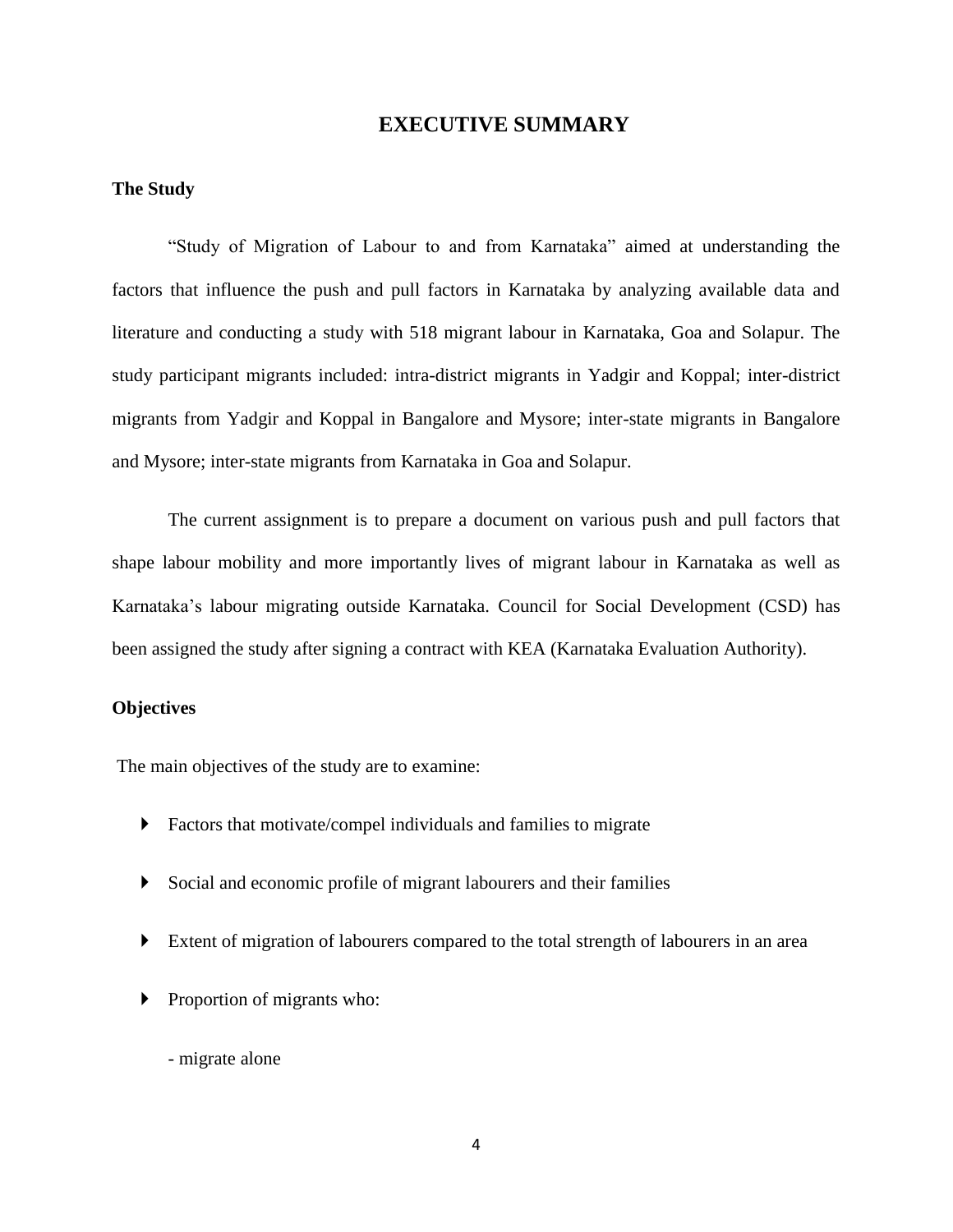- migrate with their families

- migrate with only adult members of the family
- Typical movement annual calendar for the three categories of migrant labourers
- Comparative analysis of facilities in terms of better income, housing, food, access to health care, education etc.
- Condition of women and children of those migrant labourers' families who migrate with families and who leave families behind
- Savings and remittance pattern of migrant labourers' and their families
- Impact of MNREGA on migration
- Process of implementation of the Inter-state Migrant Workmen (Regulation of Employment and Conditions of Service) Act 1979 and awareness level regarding the Act among migrant labour, their employer and the enforcement machinery
- Availability and impact of redressal mechanism of grievances of migrant labours and similar (like the 1979 Act) regulatory protection for intra-state migrant labours
- State's possible role in improving migrant labours' skill to ensure better opportunities
- Impact of labour inflow from other states in Karnataka on employment opportunities of Karnataka's resident labourers and on the status of crime and law and order in the state

#### **Sample**

Study was conducted with following groups' migrant labours: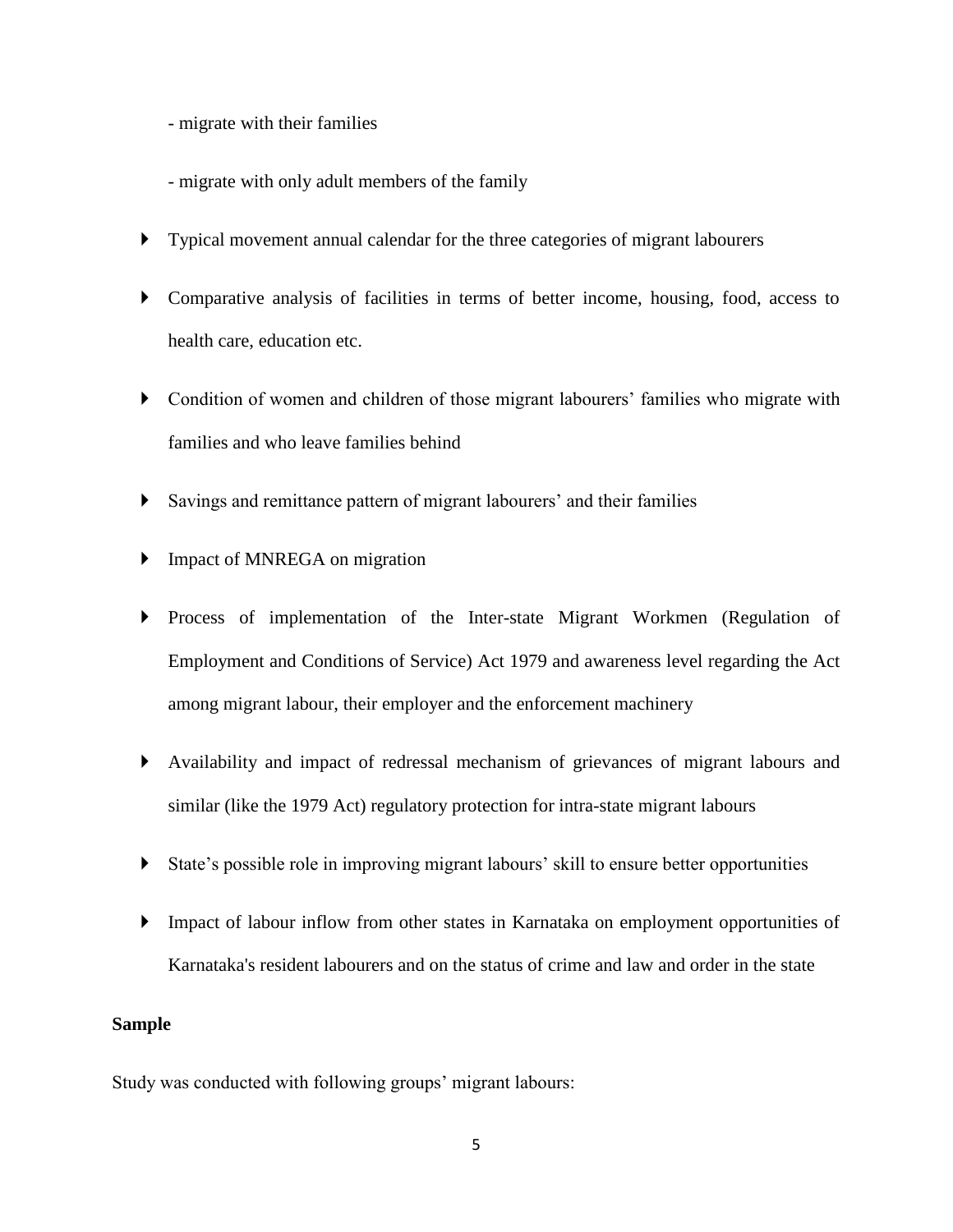- 218 inter-district migrants in Bangalore and Mysore from
	- Doranhalli (Shahpur taluk), Yediapur (Shorapur taluk), Ashoknagar (Yadgir taluk) and Chintenpalli (Yadgir taluk) villages in Yadgir district
	- Mainhalli (Koppal taluk), Alwandi (Koppal taluk), Siddapura (Gangawati taluk) and Venkatpur (Kushtagi taluk)
- 143 inter-state migrants from 11 states (West Bengal, Bihar, Uttar Pradesh, Jharkhand, Orissa, Chhattisgarh, Madhya Pradesh, Punjab, Tamil Nadu, Andhra Pradesh and Assam) in Bangalore and Mysore
- 56 intra-district migrants in Yadgir and Koppal
- 51 inter-state migrants in Goa from-
	- Joida village of Uttara Kannada district (Karnataka) and
	- Kauar, Mukhnar, Tigadi and Pathihal villages of Belgaum district (Karnataka)
- 50 inter-state migrants from Vijayapura , Raichur and Gulbarga district of Karnataka in Solapur

## **Methodology**

The study was conducted in six districts of three states. We adopted a mixed method approach, which included tools like survey, in-depth interviews and focus group discussions (FGDs). Combination of qualitative and quantitative tools facilitated us in capturing the complex socio-economic realities of diversified groups of intra-district, inter-district and inter-state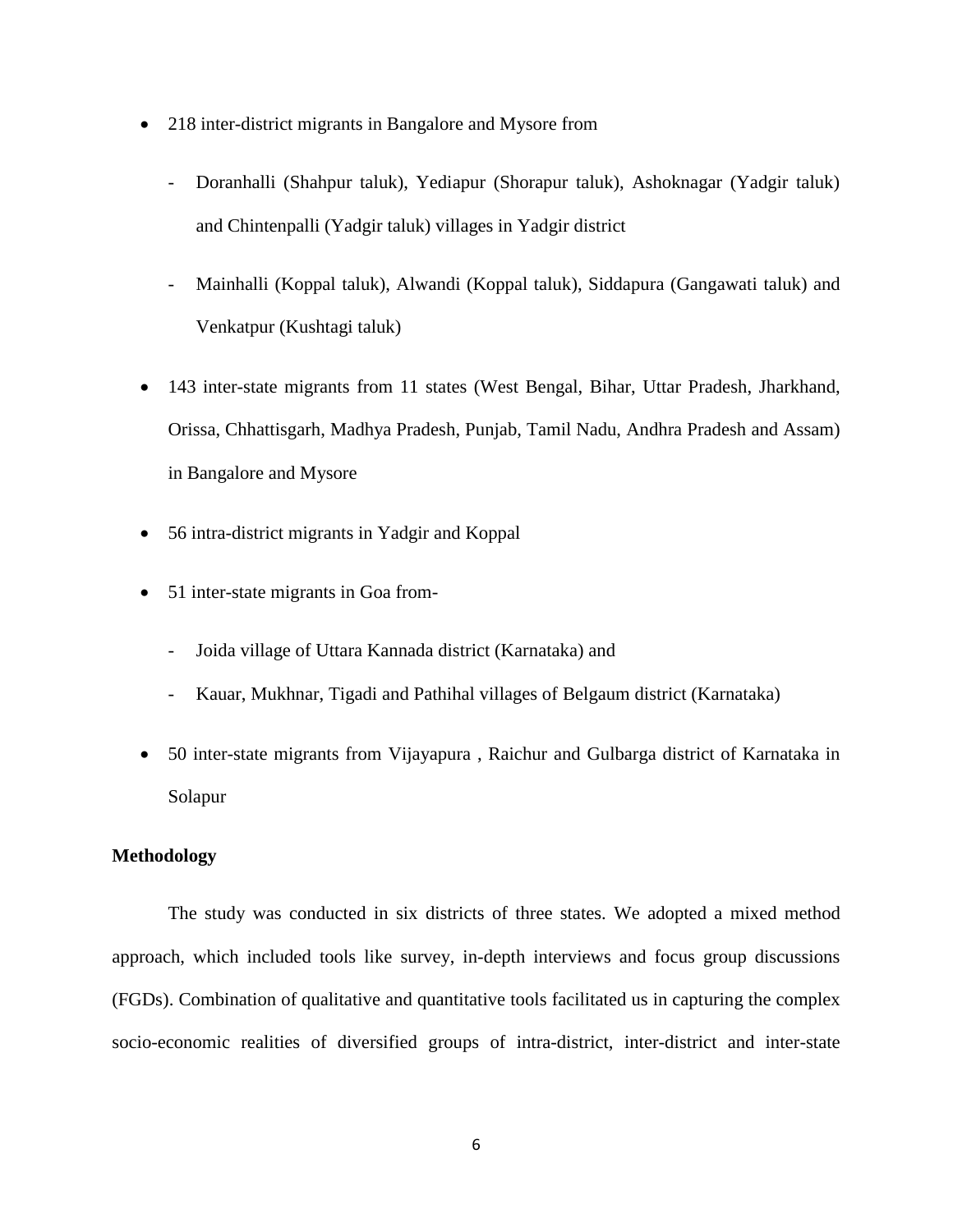migrant participants of six study districts. Study tools were used for the pilot study first and after the pilot study report was approved by KEA, the same tools were adopted for the study.

#### **Main Findings**

- I. Unavailability of work was recognized as the most compelling reason behind migration. Over 60 per cent participants at all study sites noted that they migrated not because of better wages or to explore more livelihood options but because there was no work available.
- II. Over 68 per cent participants from socially marginalized castes (SC, ST and OBC) of this study were landless, with highest proportion of landless SCs. Labour migration is most common among SCs and most uncommon among socially privileged castes (Other/ General caste category).
- III. More than 50 per cent migrants in all three categories (intra-district, inter-district and inter-state) earned less than Rs 6000 per month. Study indicates that labour with a family income of more than Rs 25000 usually do not migrate.
- IV. About 74 per cent women and 79 per cent men participants of this study noted that they have never witnessed gender based discrimination at work place of their migration destination. About 62 per cent women and 77 per cent men believed that there is no discrimination at work places of their native place as well.
- V. Over 64 per cent women migrants' annual income is less than Rs 75000 whereas 61 per cent of male migrant participants' annual income was above Rs 75000. This trend also reflects the prevalence of gender-based wage discrimination, a commonly accepted malpractice acknowledge by over 73 per cent female and 84 per cent male labour participants.
- VI. Over 90 per cent participants from Yadgir and Koppal, both working within home-district and other districts of Bangalore and Mysore, considered living condition of their native place better than their migration destination.
- VII. Majority of participants felt the condition of affordable and accessible education for children and health care facilities to be of good quality in Karnataka. Participants of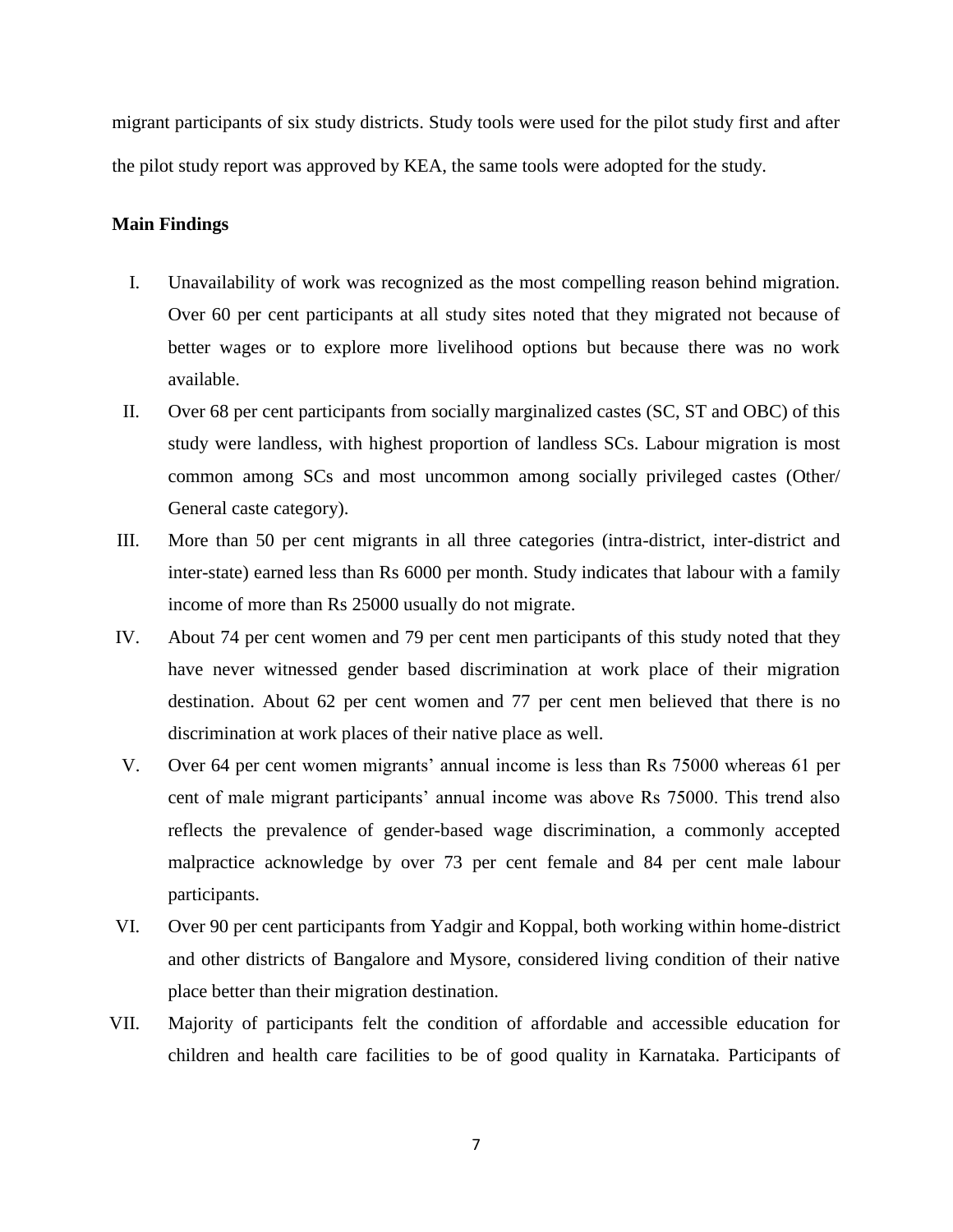Karnataka were very appreciative about their native place's education and health care facilities.

- VIII. Migration of labour, especially in Karnataka, is also connected to affordability as it requires financial ability to spend for travelling as well as surviving until finding work at a place far away from the nexus of home and family. Inter-state and inter-district migration is not common for extremely poor workers in Karnataka.
	- IX. Caste and gender based violence was also recognized as a push factor by inter-state migrants in Karnataka. Some SC migrants shared that the violence they had to experience by local people in Begur (Bangalore) did not affect them much as subjugation to violence on a regular basis was a common phenomenon at their native village. An Oriya garment factory worker also shared that verbal abuse at the factory doesn't bother her much as she had been subjected to regular physical violence in her marital home.
	- X. With declining industrial significance and livelihood opportunities, Solapur has not remained a preferred destination of migration for people from Karnataka, including those hailing from Joida (Uttara Kannada) and Belgaum.
	- XI. Despite declining industrial significance, migrant labour participants in Solapur were living and working in a comparatively better condition. Because of the initiatives taken by the government, many of the migrant labour participants, who have settled in Solapur, owned house in regularized colonies. They had access to regular electricity, toilets, water supply and welfare policies which made their life easier and to some extent healthier as well.

#### **Limitations**

- The most critical constraint of this study emerged due to pre-defined sample. Finding exact sample was not possible for three of the six study districts.
- Majority of the migrant workers are not registered. In this context, finding exact size of migrants in any administrative unit was a major challenge.
- 2011 Census data on migration at district level has not been published yet and it is not possible to find district wise data on migration. The district Census Handbook has data on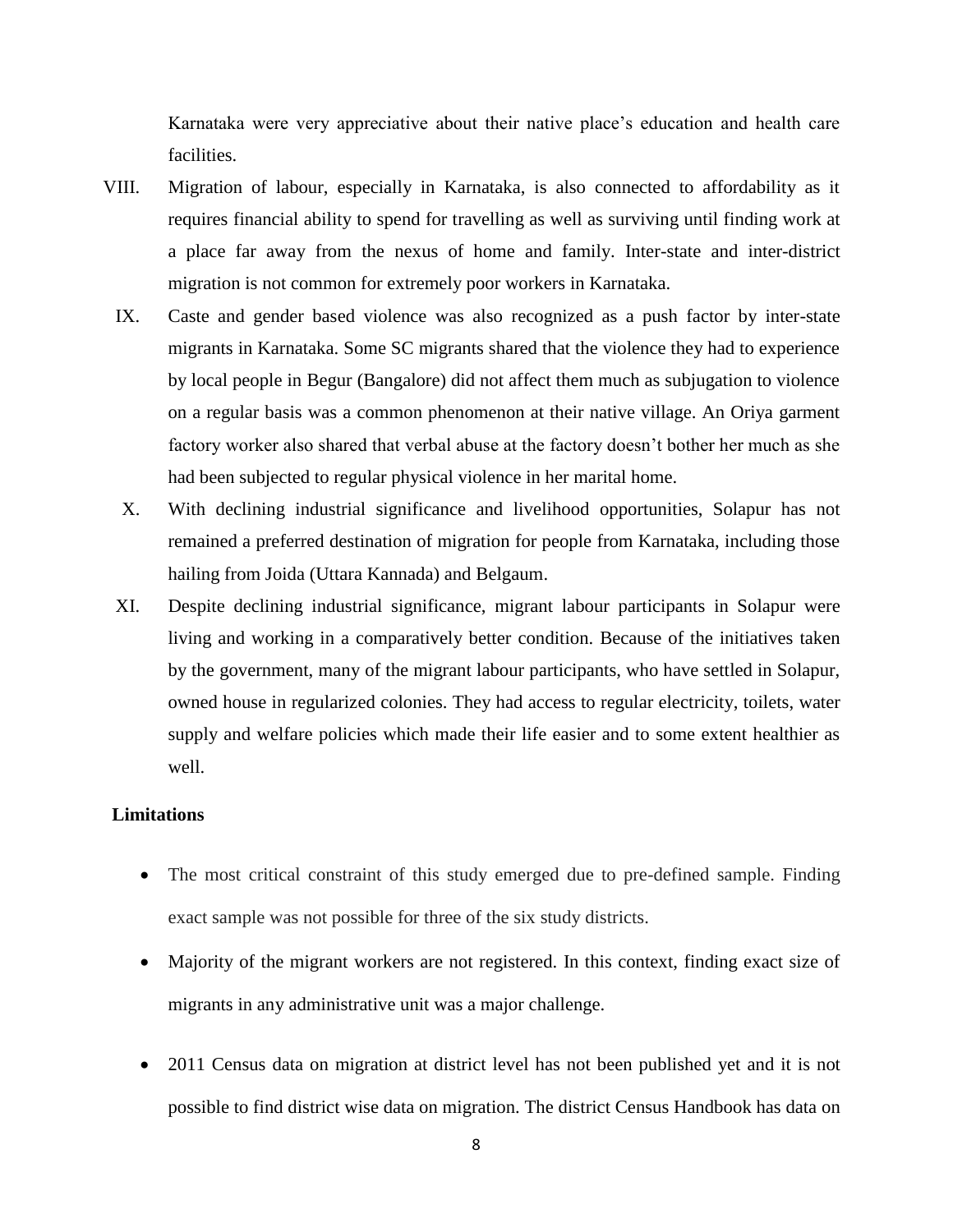workforce and main and marginal workers but not on migration. Migration data is not available at District Labour Offices as well. Hence, finding required data on the extent of migration of labourers compared to the total strength of labourers in an area was not possible.

## **Short Term Recommendations**

- Effective implementation of MNREGS and generating livelihood options at local level
- Ensuring farmer's access to seeds, fertilizer etc. at subsidized rates and also availability of loan at lower interest rate
- Ensuring easy access to credit to small entrepreneurs and petty traders
- Stringent law/policies to counter monopoly of unregistered contractors who charge commission from migrant workers of almost all study sites
- Effective implementation of redressal mechanism
- Strengthening bodies and cells meant for protection of women workers' rights and ensuring their safety at work place
- Creating provision for organizing regular training workshops to educate workers' about their rights
- **Creating provision for organizing workshops on gender sensitization**

### **Long Term Recommendations**

Adequate measure to generate employment at local level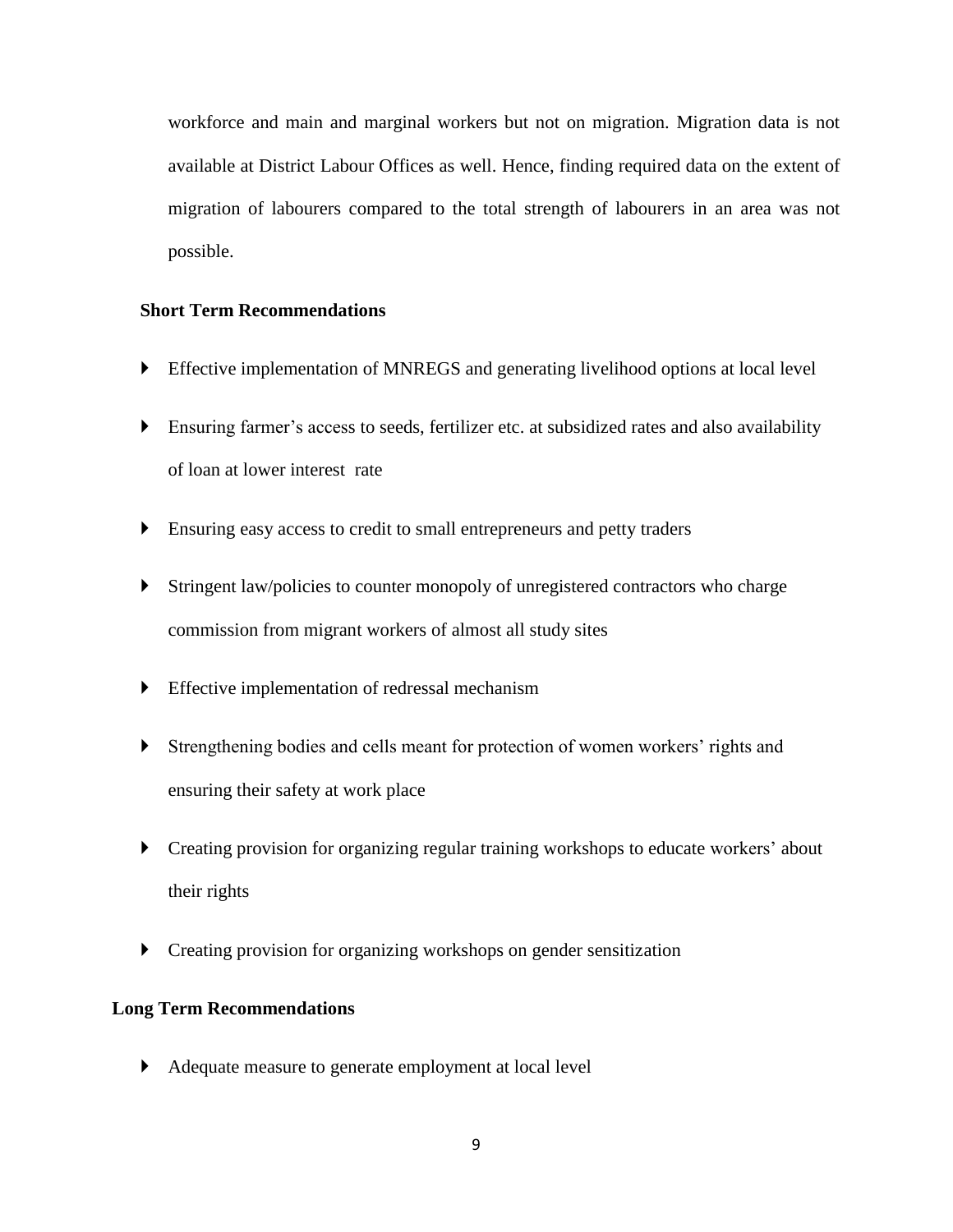- Enhancing awareness about Mahatma Gandhi National Rural Employment Guarantee Act (MNREGA)
- Convergence of MNREGA with other developmental programmes/projects at local level
- Ensuring easy access to good quality health care services and education for children (specially in other states as most of the migrant labours of Karnataka were appreciative about the quality and accessibility of education and health care services at their native place)
- Effective implementation of welfare policies, specially pertaining to income generation, health and education
- Stringent policies to discourage child labour
- Stringent policies to stop gender based wage discrimination
- Effective implementation of policies for protection of rights of migrant women and children
- Effective role of anti-sexual harassment committees

# **Policy Changes**

- Ensuring registration of migrant workers and issue them identity cards.
- This identity card should also ensure their access to:
	- PDS shop at migration destination
	- Public health care institutions